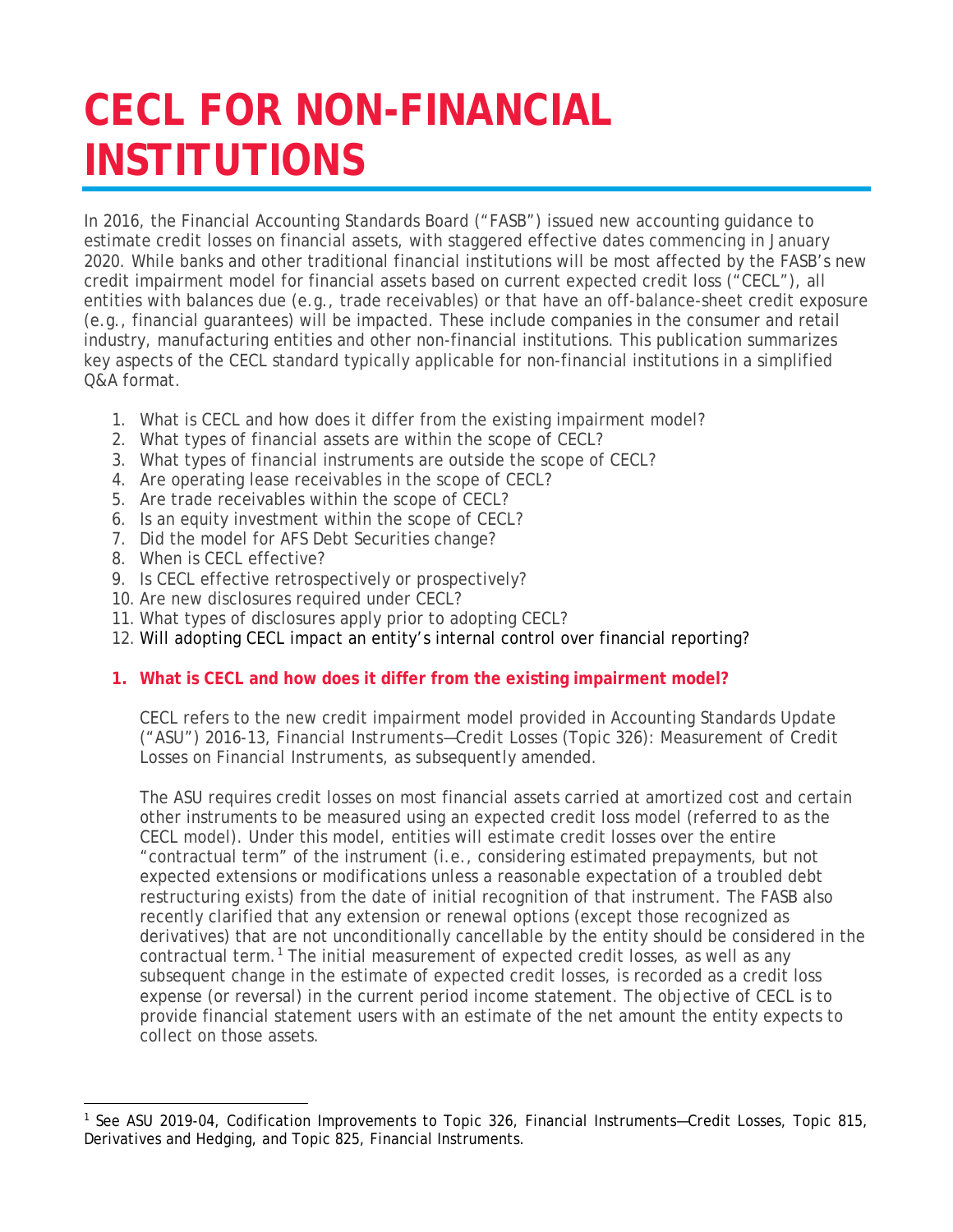When measuring credit losses under CECL, financial assets that share similar risk characteristics (e.g., risk rating, effective interest rate, type, size, term, geographical location, vintage, etc.) should be evaluated on a collective (pool) basis, while financial assets that do not have similar risk characteristics must be evaluated individually.<sup>[2](#page-1-0)</sup> The ASU provides an indicative list of risk characteristics, which includes both credit and non-credit related characteristics. $3$  The ASU indicates that financial assets can be aggregated into pools based on any one or a combination of risk characteristics. However, in practice, it is expected that some credit-related characteristic would be considered. Further, the ASU does not prescribe a specific methodology for measuring the allowance for expected credit losses. For example, an entity may use discounted cash flow methods, loss-rate methods, roll-rate methods, probability-of-default methods, or methods that utilize an aging schedule.

However, the ASU does require that an entity base its estimate on:

- available and relevant internal and/or external information about past events, e.g., historical loss experience with similar assets,
- current conditions, and
- reasonable and supportable forecasts that affect the expected collectibility of the reported amount of financial assets.

For periods beyond which the entity is able to make or obtain reasonable and supportable forecasts of expected credit losses, an entity should revert to historical loss information that is reflective of the contractual term of the financial asset. An entity may revert to historical loss information immediately, on a straight-line basis or using another rational and systematic basis, depending on its facts and circumstances. The reversion method is not a policy election; an entity should support the reversion methodology and period it uses to develop its estimates of expected credit losses. The expected credit loss is recorded as an allowance for credit losses, adjusted for management's current estimate as updated at each reporting date.

# **The New CECL Model**



<span id="page-1-0"></span><sup>2</sup> See ASC 326-20-30-2

<span id="page-1-1"></span><sup>3</sup> See ASC 326-20-55-5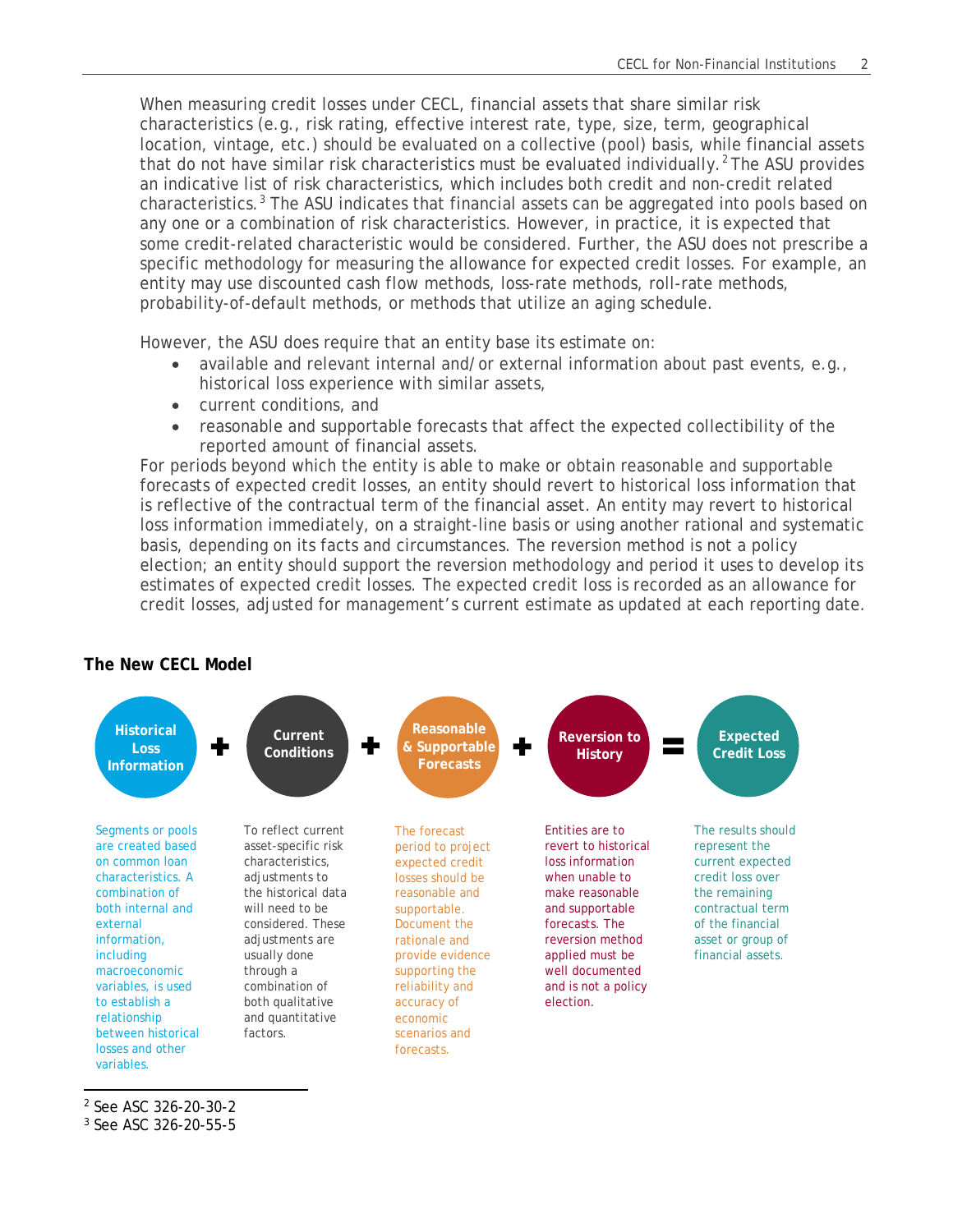In contrast, current US GAAP is based on an incurred loss model that delays recognition of credit losses until it is probable the loss has been incurred. CECL removes the threshold of "probable" and requires recognition of credit losses when such losses are "expected." That is, even though a credit loss event may not have occurred yet, lifetime losses would still be recorded on day one (i.e., origination or purchase of the asset) under CECL based on expected future losses. A reserve is generally required even if the risk of loss is remote. Further, current practice for estimating credit losses is generally focused on the past (i.e., historical loss experience and current conditions), whereas CECL also requires consideration of reasonable and supportable forecasts and, if necessary, reversion to historical loss information as mentioned above. In other words, CECL is based on the entire expected life of the asset. Accordingly, it is anticipated that credit losses will be both recognized earlier and for a different amount under the new CECL model than under the prior incurred loss model.

| Key Changes                                                         |                                                                                                           |                                                                                                                                                                                                                                                 |  |  |  |
|---------------------------------------------------------------------|-----------------------------------------------------------------------------------------------------------|-------------------------------------------------------------------------------------------------------------------------------------------------------------------------------------------------------------------------------------------------|--|--|--|
|                                                                     | New CECL Model                                                                                            |                                                                                                                                                                                                                                                 |  |  |  |
| When to recognize credit<br>losses                                  | When probable that loss has been<br>incurred, generally subsequent to<br>initial recognition of the asset | When losses are expected, in<br>almost all cases upon initial<br>recognition of the asset                                                                                                                                                       |  |  |  |
| Period to consider                                                  | Not an explicit input to incurred<br>loss model                                                           | Contractual term                                                                                                                                                                                                                                |  |  |  |
| Information to consider                                             | Historical loss and current<br>economic conditions                                                        | Historical loss, current<br>economic conditions,<br>reasonable and supportable<br>forecasts about future<br>conditions (with reversion to<br>historical loss information for<br>future periods beyond those<br>that can be reasonably forecast) |  |  |  |
| Pooling generally not required,<br>Unit of Account<br>but permitted |                                                                                                           | Pooling required when assets<br>share similar risk characteristics                                                                                                                                                                              |  |  |  |

Key changes from existing guidance to the new CECL model are summarized below:

If an asset's risk characteristics change such that it no longer shares similar risk characteristics with other assets in the existing pool and there is no other pool having similar characteristics, that asset should be evaluated individually. For instance, if a customer files for bankruptcy, that asset is unlikely to share similar risk characteristics, as collection would now be based on that customer's facts and circumstances.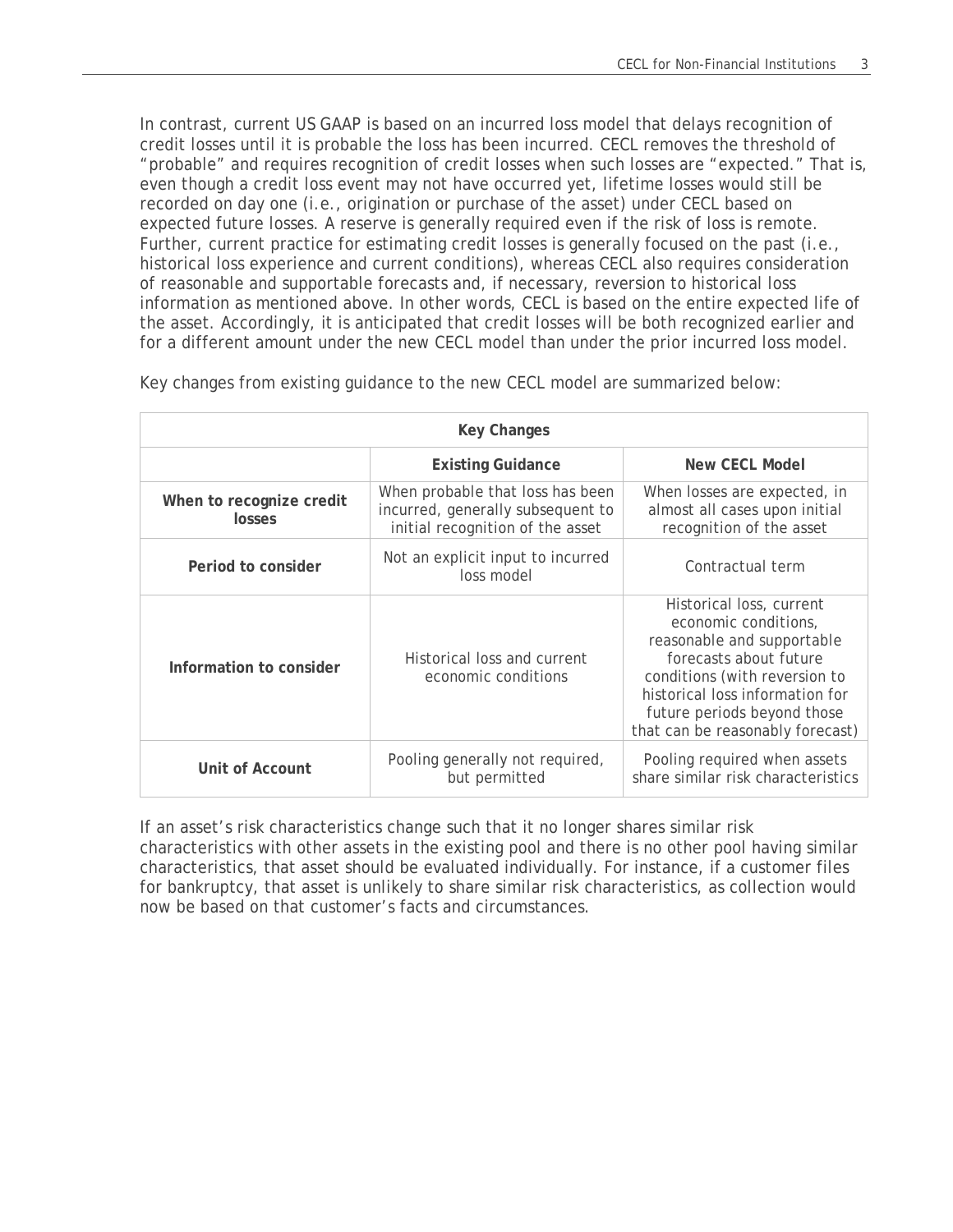## **2. What types of financial assets are within the scope of CECL?**

The scope of CECL is broad and includes the following:

| Item                                                                                                   | <b>Nature</b>                                                                       |  |  |
|--------------------------------------------------------------------------------------------------------|-------------------------------------------------------------------------------------|--|--|
| Loan Receivables/Notes Receivable                                                                      | Financial Assets measured at amortized cost                                         |  |  |
| Held-to-maturity debt securities                                                                       | Financial Assets measured at amortized cost                                         |  |  |
| Trade receivables and contract assets that result<br>from revenue transactions or other income         | Financial Assets measured at amortized cost                                         |  |  |
| Receivables that relate to repurchase agreements<br>and securities lending agreements                  | Financial Assets measured at amortized cost                                         |  |  |
| Loans to officers and employees                                                                        | Financial Assets measured at amortized cost                                         |  |  |
| Cash equivalents                                                                                       | Financial Assets measured at amortized cost                                         |  |  |
| Receivables arising from time-sharing activities                                                       | Financial Assets measured at amortized cost                                         |  |  |
| Receivables resulting from sales-type or direct<br>financing leases                                    | Net investments in leases recognized by a lessor                                    |  |  |
| Loan commitments, standby letters of credit,<br>financial guarantees, and other similar<br>instruments | Off-balance-sheet credit exposures not<br>accounted for as insurance or derivatives |  |  |
| All reinsurance recoverables, regardless of the<br>measurement basis of those recoverables             | Reinsurance recoverables                                                            |  |  |

#### **3. What types of financial instruments are outside the scope of CECL?**

The CECL model does not apply to financial assets measured at fair value through net income, available-for-sale debt securities, loans made to participants by defined contribution employee benefit plans, policy loan receivables of an insurance entity, or promises to give (pledges receivable) of a not-for-profit entity.

The FASB observed that some related-party loans may be viewed as a capital contribution rather than a loan to be repaid. Accordingly, it was decided to scope out loans and receivables between entities under common control from the CECL model; however, other related party loans are within its scope.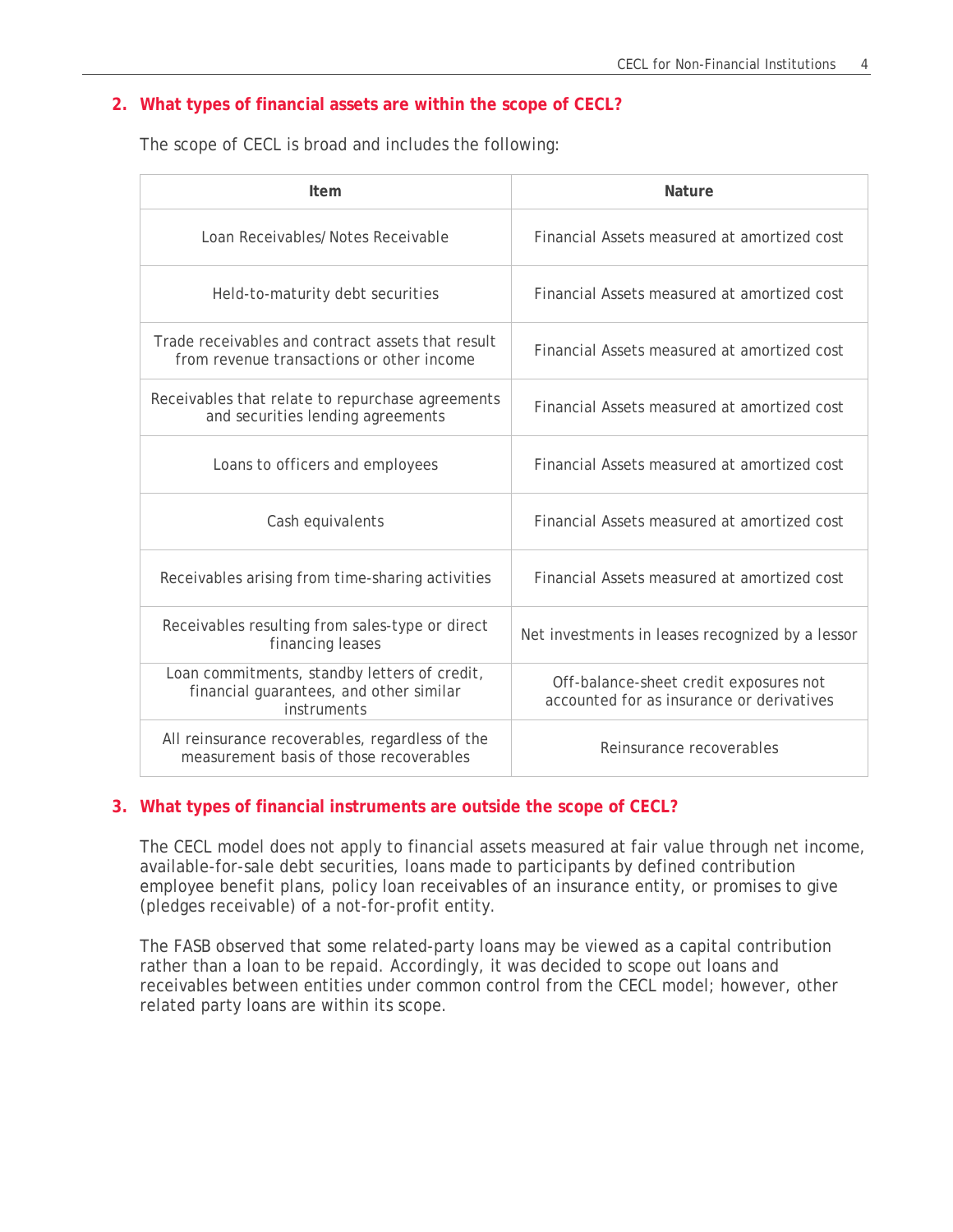# **4. Are operating lease receivables in the scope of CECL?**

Although the CECL model did not specifically address receivables arising from operating leases, they appear to meet the definition of financial assets and thus would be within its scope. However, the FASB recently clarified that operating lease receivables accounted for by a lessor in accordance with the new leasing guidance in Topic 842 are not in the scope of the CECL model. Instead, impairment of receivables from operating leases should be accounted for in accordance with Topic 8[4](#page-4-0)2, Leases.<sup>4</sup> Further, being an operating lease, the leased asset remains on the lessor's books and is assessed for impairment like any other similar asset under Topic 360, Property, Plant and Equipment.

#### **5. Are trade receivables within the scope of CECL?**

Yes, CECL requires measurement of the expected credit loss even if that risk of loss is remote, regardless of the method applied to estimate credit losses. That is, life-of-asset losses must be considered. However, if a pool of assets has never historically incurred losses and current conditions and supportable forecasts show zero risk of nonpayment, then no allowance is required. However, this is an extremely narrow scope exception for measuring credit losses for a financial asset where even if a technical default occurs, the expectation of nonpayment is zero. The example provided in the ASU is of US Treasury Securities, which are explicitly guaranteed by the sovereign US Government, which can print its own currency. Cash equivalents<sup>[5](#page-4-1)</sup> may also meet the scope exception from measuring credit losses. However, most other types of instruments, including AAA-rated corporate bonds and trade receivables, are not expected to meet this scope exception considering that upon a default the loss is likely to be more than zero. However, the Accounting Standards Codification indicates that the provisions of the Codification need not be applied to immaterial items.<sup>[6](#page-4-2)</sup> But, entities would still be required to document the basis for concluding that CECL does not have a material impact.

The following example adapted from ASU 2016-13<sup>[7](#page-4-3)</sup> illustrates application of the new CECL model to trade receivables for a consumer entity that estimates credit losses using an aging schedule:

#### **Background and Existing Model:**

Consumer Entity Appliances Inc. has \$40 million of trade receivables. Under prior GAAP, the allowance of \$4.8 million is based on aging at period end using historical loss rates as follows (see Table below):

- a. 0% for the current receivables of \$19 million
- b. 6% for receivables that are 1-30 days past due of \$11 million
- c. 28% for receivables that are 31-60 days past due of \$6 million
- d. 54% for receivables that are 61-90 days past due of \$3 million
- e. 87% for receivables that are more than 90 days past due of \$1 million

 $\overline{\phantom{a}}$ 

<span id="page-4-0"></span>See Accounting Standards Update (ASU) No. 2018-19, Codification Improvements to Topic 326, Financial Instruments – Credit Losses.

<span id="page-4-1"></span><sup>&</sup>lt;sup>5</sup> Short-term highly liquid investments that are readily convertible to known amounts of cash and so near their maturity that they present insignificant risk of changes in value because of changes in interest rates. <sup>6</sup> See ASC 105-10-05-6

<span id="page-4-3"></span><span id="page-4-2"></span><sup>7</sup> See Example 5 (ASC 326-20-55-37 through 55-40)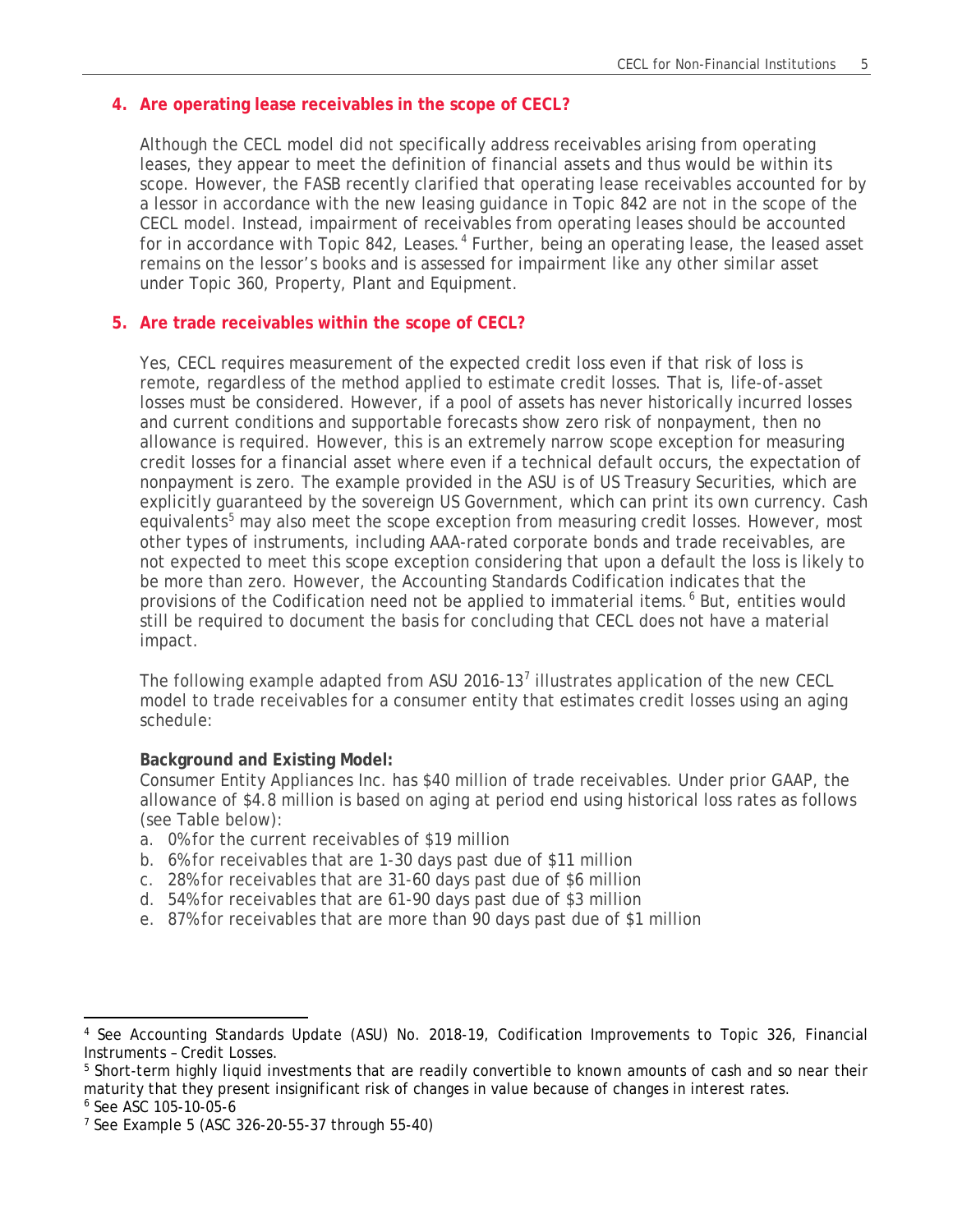# **Application of New CECL Model:**

Management believes that this historical loss information is a reasonable base on which to determine expected credit losses because the composition of the trade receivables at the reporting date is consistent with that used in developing the historical credit-loss percentages That is, the similar risk characteristics of its customers and its lending practices have not changed significantly over time. However, management has determined that current reasonable and supportable forecasted economic conditions have deteriorated as compared with the economic conditions included in the historical information. Specifically, unemployment has increased as of the current reporting date, and management expects there will be an additional increase in unemployment over the next 15 months. Based on its past experience for similar increases in the unemployment rate, management adjusts the historical loss rates to reflect the differences in current conditions and forecasted changes for an estimated allowance of \$5.2 million (see Table below)

| Aging<br>(Past Due) | Amortized<br><b>Cost Basis</b> | <b>Existing Loss</b><br>Rate | Existing<br>Allowance | New Adjusted<br>Loss Rate | Allowance<br>under CECL |
|---------------------|--------------------------------|------------------------------|-----------------------|---------------------------|-------------------------|
| Current             | \$19,000,000                   | $0\%$                        | \$0                   | 1.50%                     | \$285,000               |
| $1-30$ days         | \$11,000,000                   | 6%                           | \$660,000             | 6.09%                     | \$669,900               |
| 31-60 days          | \$6,000,000                    | 28%                          | \$1,680,000           | 28.42%                    | \$1,705,200             |
| 61-90 days          | \$3,000,000                    | 54%                          | \$1,620,000           | 54.81%                    | \$1,644,300             |
| >90 days            | \$1,000,000                    | 87%                          | \$870,000             | 88.31%                    | \$883,100               |
| Allowance           |                                |                              | \$4,830,000           |                           | \$5,187,500             |

Further, CECL requires that trade receivables sharing similar risk characteristics be pooled. An entity should determine whether its current segmentation practices for purposes of the aging analysis under the incurred loss model is consistent with the ASU's requirement to pool financial assets with similar risk characteristics. For instance, management of Appliances Inc. determines that it is appropriate to pool customers by geography (US, World), type (Corporate, Others) and Past Due Status (Aging Buckets). Management could group the trade receivables similar to the table below and then apply the appropriate loss rate(s) determined under CECL to each of the pools/buckets to arrive at the allowance for credit losses:

| Geography | Type          | Current | $1-30$ days<br>past due | 31-60 days<br>past due | 61-90 days<br>past due | >90 days<br>past due |
|-----------|---------------|---------|-------------------------|------------------------|------------------------|----------------------|
|           | Corporate     | \$Χ     | \$Χ                     | \$Χ                    | \$Χ                    | \$Χ                  |
| <b>US</b> | <b>Others</b> | \$X     | \$Χ                     | \$Χ                    | \$Χ                    | \$Χ                  |
| World     | Corporate     | \$X     | \$Χ                     | \$Χ                    | \$X                    | \$Χ                  |
|           | <b>Others</b> | \$X     | \$Χ                     | \$Χ                    | \$X                    | \$Χ                  |

As indicated above, CECL requires that a credit loss be recorded for expected losses even if the receivable is current (i.e., not yet past due). While the entity may expect full recovery on an individual customer contract, on a portfolio (pool) level some loss would generally be expected. The FASB discussed that financial assets generally are priced assuming an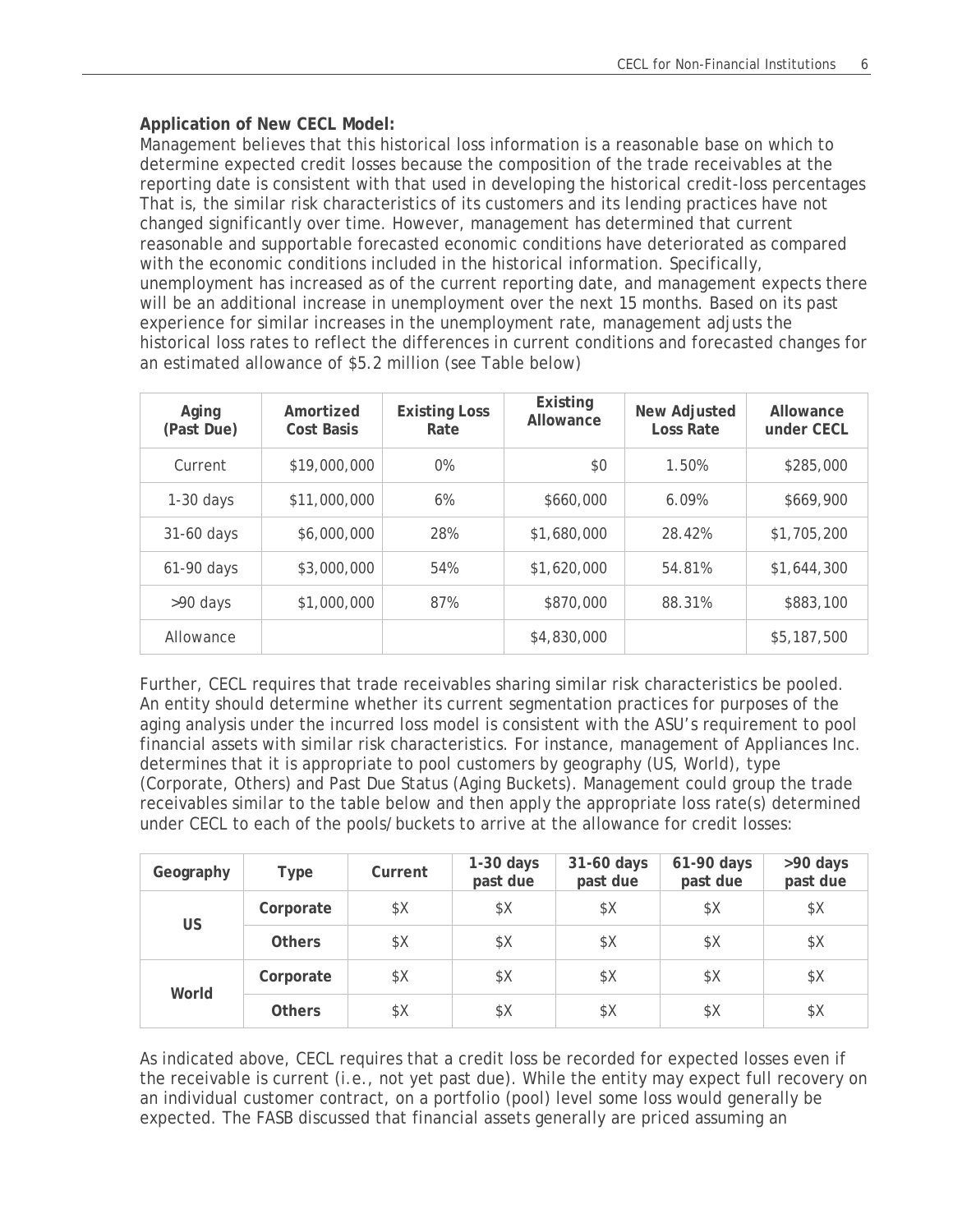estimated likelihood of credit losses on similar assets, even though the entity may initially expect to collect all of the contractual cash flows on each individual asset.<sup>[8](#page-6-0)</sup> Similarly, while an entity might not currently expect a loss on an individual asset, it ordinarily would expect some level of losses in a group of assets with similar risk characteristics. That risk of loss would need to be reflected in the allowance, even if the risk is remote. Further, the allowance needs to consider reasonable and supportable forecasts. Entities should consider relevant data, whether internal, external, or a combination of information. As previously noted, the standard requires reversion to historical loss information for periods that cannot be forecast based on reasonable and supportable information. However, considering the short-term nature of the trade receivables, it is expected that entities will generally have reasonable and supportable forecasts. Other assets, such as contract assets, may have longer durations, depending on the nature of the arrangement.

An example in the ASU regarding estimating the CECL reserve for trade receivables indicates that application of CECL to short-term receivables is not expected to differ significantly from current practice.<sup>[9](#page-6-1)</sup> However, it is key that entities consider forward looking information and expectation of losses in developing and documenting the allowance at inception and each reporting period instead of basing the allowance only on incurred losses. Further, entities need to determine if an allowance should be recognized even for current receivables that are not yet past due.

In general, the process for estimating life-of-trade receivables credit losses using an aging schedule can be summarized as follows:

- a) Pool receivables with similar risk characteristics<sup>[10](#page-6-2)</sup>
- b) Consider whether historical loss rates need to be adjusted for asset specific characteristics (e.g., difference in the portfolio mix)  $11$
- c) Adjust historical loss rates for current conditions and reasonable and supportable forecasts. If required (e.g., for longer duration receivables), revert to historical loss rates for future periods beyond those that can be reasonably forecast<sup>[12](#page-6-4)</sup>
- d) Apply revised loss rates to the amortized cost (i.e., trade receivable balance) to determine the CECL allowance<sup>[13](#page-6-5)</sup>

To ease application of the CECL model, the FASB staff recently issued a series of Q&As, available on the FASB website [www.fasb.org,](https://www.fasb.org/cs/Satellite?c=FASBContent_C&cid=1176172971977&pagename=FASB%2FFASBContent_C%2FGeneralContentDisplay) addressing questions related to using historical loss information, making reasonable and supportable forecasts, and reversion to historical loss information. A summary is provided below; see the FASB Q&A Publication for details:  $14$ 

# **A. General Questions about the CECL standard**

Q1- Does the application of the word "forecast" infer computer-based modeling analysis is required? No.

Q2- If an entity's actual credit losses differ from its estimate of expected credit losses, is it required to modify its forecasting methodology? Estimates of expected credit losses often will

 $\overline{\phantom{a}}$ 

<span id="page-6-4"></span><sup>12</sup> See ASC 326-20-30-9

<span id="page-6-0"></span><sup>8</sup> See BC69 of ASU 2016-13

<span id="page-6-1"></span><sup>9</sup> See Example 5 (ASC 326-20-55-37 through 55-40)

<span id="page-6-2"></span><sup>10</sup> See ASC 326-20-30-2

<span id="page-6-3"></span><sup>11</sup> See ASC 326-20-30-8

<span id="page-6-5"></span><sup>13</sup> See Example 5 (ASC 326-20-55-37 through 55-40)

<span id="page-6-6"></span><sup>14</sup> Staff Q&A Topic 326, No. 2: Developing an Estimate of Expected Credit Losses on Financial Assets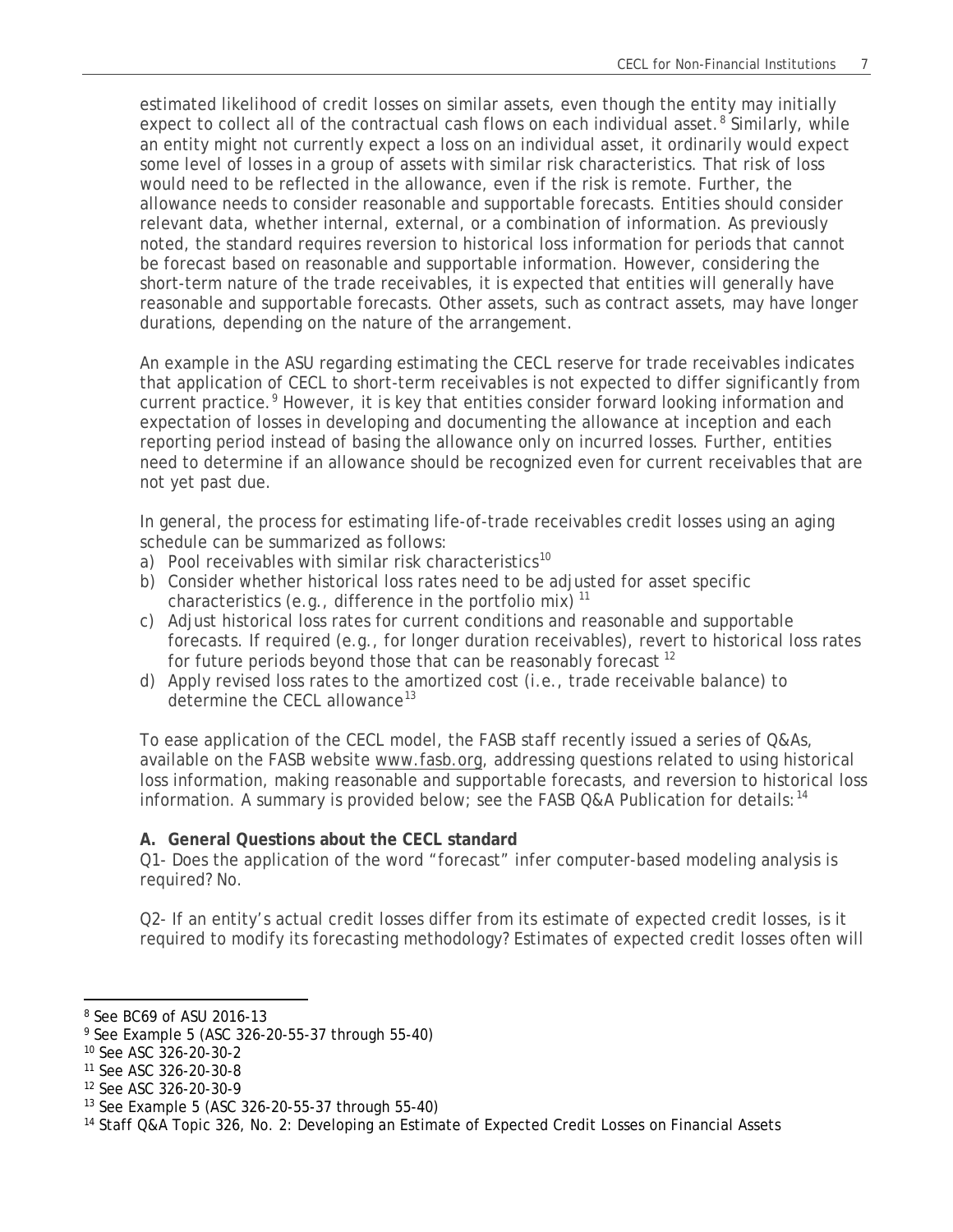not predict with precision actual future events. An entity should continue to refine future estimates of expected credit losses based on actual experience.

#### **B. Historical Loss Information**

Q3- Can an entity's process for determining expected credit losses consider only historical information? No.

Q4- How should an entity determine which historical loss information to use when estimating expected credit losses? An entity may use historical loss information that is nonsequential. The appropriate historical loss period can vary between loan portfolios, products, pools, and inputs. An entity should consider both the appropriate historical period and the appropriate length of the period when developing those estimates. An entity should use judgment in determining which historical loss information is most appropriate for estimating expected credit losses, it does not have to use historical losses from the most recent periods. Once the historical period has been chosen, consider adjustments to historical loss information for differences in current asset specific risk characteristics, such as underwriting standards, portfolio mix, or asset term within a pool at the reporting date or when an entity's historical loss information does not reflect the contractual term of the financial asset or group of financial assets. For periods beyond the reasonable and supportable forecast period, an entity should revert to historical loss information that may not be from the same period used to estimate its reasonable and supportable forecast. In other words, an entity should use historical loss information that is more reflective of the remaining contractual term of the financial assets for periods beyond the reasonable and supportable forecast period.

# **C. Reasonable and Supportable**

Q5- Is an entity required to consider all sources of available information when estimating expected credit losses? No, an entity should consider relevant information that is reasonably available that can be obtained without undue cost and effort. However, an entity should not ignore available information that is relevant to the estimated collectibility of the reported amount.

Q6- What if external data are not costly, but internal data are more relevant to an entity's loss calculation? Is the entity required to obtain and/or use the external data? No, the guidance allows an entity to use judgment in estimating expected credit losses, which includes the flexibility to decide which information should be used in estimating expected credit losses (internal or external data or a combination of both).

Q7- Should an entity use external data to develop estimates of credit losses if internal information is available? The guidance does not prescribe what type of information can be used in developing an estimate of expected credit losses as long as that information is relevant to the entity, which means that an entity can use internal information, external information, or a combination of both internal and external forms of information in developing an estimate of expected credit losses. However, if an entity does not have the internal information that would be relevant to developing expected credit losses, it should consider external information to develop an estimate of expected credit losses.

Q8 - May the length of reasonable and supportable forecast periods vary between different portfolios, products, pools, and inputs? Yes.

Q9 - Does an entity need to include the full contractual period in its estimate of the reasonable and supportable forecast period? No.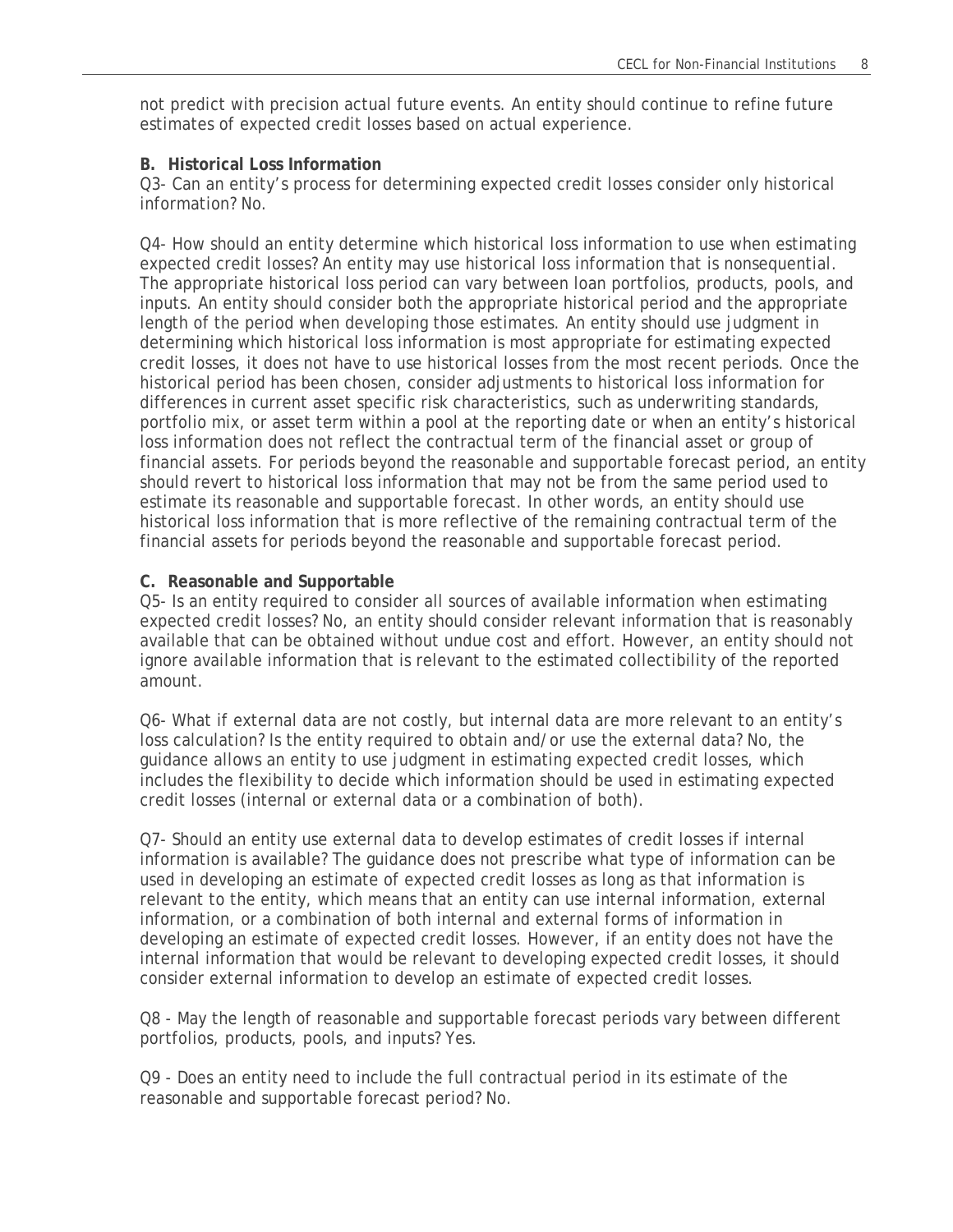Q10- Should an entity reevaluate its reasonable and supportable forecast period each reporting period? Yes.

Q11- Is an entity required to correlate reasonable and supportable forecasts to macroeconomic data, such as nationwide or statewide data? No.

Q12- When developing a reasonable and supportable forecast to estimate expected credit losses, is probability weighting of multiple economic scenarios required? No.

Q13- Is there a standard threshold that can be used to adjust historical loss information? No.

# **D. Reversion to Historical Loss Information**

Q14- What should an entity do if it cannot forecast estimated credit losses over the entire contractual term? For periods beyond which the entity is able to make or obtain reasonable and supportable forecasts of expected credit losses, it is required to revert to historical loss information that reflects expected credit losses during the remainder of the contractual term.

Q15- Can an entity adjust the historical loss information used in the reversion period for existing economic conditions or expectations of future economic conditions when developing estimates of expected credit losses? No. However, the historical loss information should be adjusted for differences in current asset-specific risk characteristics.

# **6. Is an equity security within the scope of CECL?**

No, CECL is not applicable to equity securities. ASC 321, Investments – Equity Securities provides the applicable guidance for equity securities, including impairment considerations for securities without readily determinable fair values for which the measurement alternative has been elected. Under that ASC, securities without readily determinable fair values for which the measurement alternative has been elected are written down to its fair value if a qualitative assessment indicates that the investment is impaired, and the fair value of the investment is less than the carrying value.<sup>[15](#page-8-0)</sup>

Note that preferred stock that by its terms either must be redeemed by the issuing entity or is redeemable at the option of the investor is a debt security for accounting purposes, regardless of its legal form.<sup>[16](#page-8-1)</sup> Thus, the CECL model would apply if such preferred stock is carried at amortized cost by the investor, and irrespective of how it is classified by the issuer. In practice, to be considered redeemable at the option of the investor, that investor must have a unilateral right to redeem.

l

<span id="page-8-0"></span><sup>15</sup> See ASC 321-10-35-2 through 35-4

<span id="page-8-1"></span><sup>16</sup> See ASC 320-10-20 Definition of Debt Security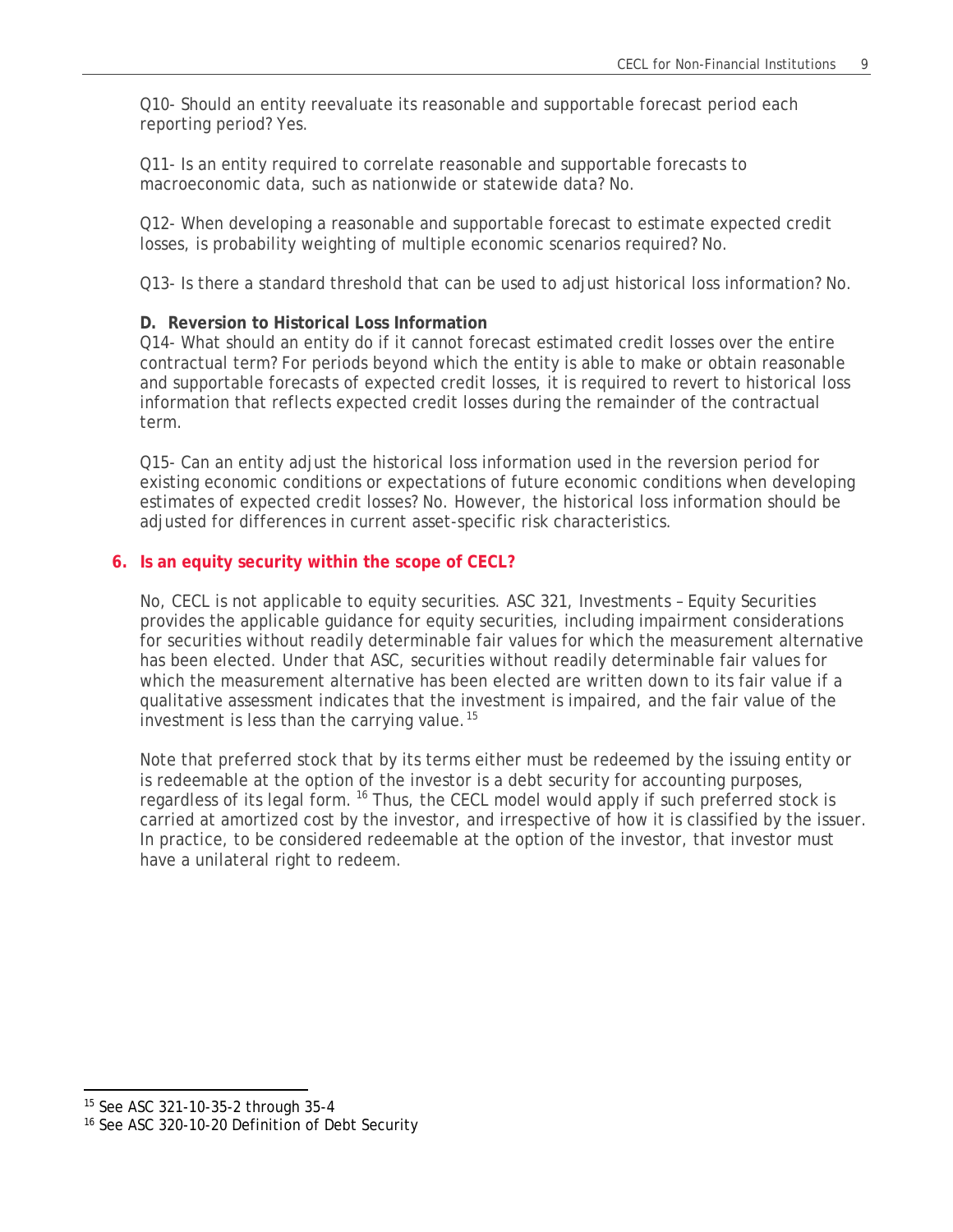# **7. Did the model for AFS Debt Securities change?**

While not in the scope of the primary CECL model applicable to assets carried at amortized cost (and certain other items), targeted amendments were made to the existing impairment model for AFS debt securities. The existing guidance that requires an estimate of credit losses only when the security is considered impaired (i.e., fair value is less than its amortized cost basis) did not change, nor has the requirement to recognize in income the credit losses and in other comprehensive income any noncredit losses. Further, if there is an intent by the entity to sell the impaired security or more likely than not will be required to sell the security prior to recovery of its amortized cost basis, the security's basis should be written down to its fair value through net income in accordance with existing guidance.

However, for an impaired AFS debt security for which there is neither an intent nor a morelikely-than-not requirement to sell, an entity will record credit losses as an allowance rather than a reduction of the amortized cost basis. As a result, entities will be able to record reversals of credit losses in current period income as they occur, which is prohibited under existing GAAP. Additionally, the allowance is limited by the amount that the fair value is less than the amortized cost basis, considering that an entity can sell its investment at fair value to avoid realization of credit losses.

An entity should not consider the length of time that the security has been in an unrealized loss position to avoid recording a credit loss. Further, in determining whether a credit loss exists, the historical and implied volatility and recoveries or additional declines in the fair value after the balance sheet date should no longer be considered. As a result, whether the impairment is other-than-temporary (OTTI) is no longer a consideration in recording credit losses. Further, unlike the CECL model that requires pooling of assets with similar risk characteristics, credit losses for AFS debt securities must be determined on an individual basis and use a discounted cash flow model.

# **8. When is CECL effective?**

The Update has tiered effective dates, which the FASB is proposing to change as follows for calendar year end entities:

| <b>Effective Date</b><br>(Current) | <b>SEC Filers</b> |          | All other Public<br><b>Business Entities</b>                      |  | <b>Privates and All</b><br><b>Others</b>            |  |
|------------------------------------|-------------------|----------|-------------------------------------------------------------------|--|-----------------------------------------------------|--|
|                                    |                   | $Jan-20$ | $Jan-21$                                                          |  | $Jan-22$                                            |  |
| Effective Date (Proposed)*         |                   |          | SEC Filers excluding Smaller<br><b>Reporting Companies (SRCs)</b> |  | All Other Entities (including<br>SRC <sub>s</sub> ) |  |
|                                    |                   | $Jan-20$ |                                                                   |  | $Jan-23$                                            |  |

All entities may elect to early adopt CECL as of the fiscal year beginning after December 15, 2018.

\*The FASB has issued a proposed Accounting Standards Update regarding the proposed changes to the effective dates. After considering feedback received, the FASB will redeliberate whether to issue a final Accounting Standards Update confirming the proposed changes to the effective dates, with or without further modifications.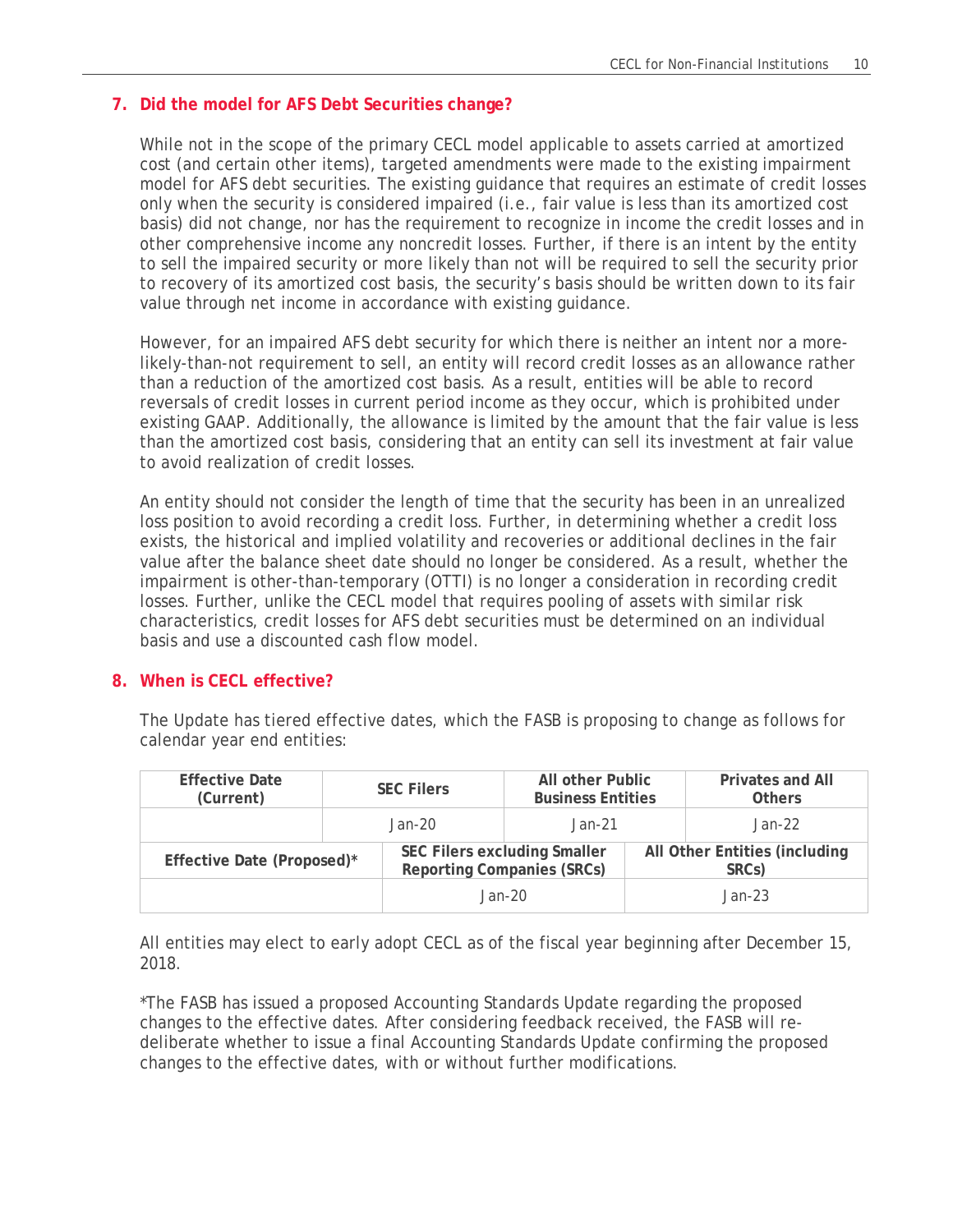# **9. Is CECL effective retrospectively or prospectively?**

It is generally effective on a modified retrospective basis. An entity must apply the amendments through a cumulative-effect adjustment to retained earnings as of the beginning of the first reporting period in which the guidance is effective (that is, a modifiedretrospective approach), except for certain debt securities and purchased credit impaired assets for which a prospective transition approach is required.

## **10.Are new disclosures required under CECL?**

The objective of the disclosures is to enable a user of the financial statements to understand the credit risk inherent in a portfolio and how management monitors the credit quality of the portfolio, management's estimate of expected credit losses and changes in the estimate of expected credit losses that have taken place during the period.

To achieve the objective, the ASU has numerous required disclosures. Many of the disclosures carry forward from existing requirements. However, CECL made certain amendments (additions and deletions) both to the scope and content of the existing disclosures, as well as introducing new disclosures. For example, unlike existing GAAP, the impairment model for HTM debt securities will differ from that of AFS debt securities. Therefore, many existing disclosures remain for AFS debt securities but are not applicable to HTM debt securities. The ASU requires disclosure of a roll-forward of the reserve account<sup>[17](#page-10-0)</sup> and introduces<sup>[18](#page-10-1)</sup> a requirement that a public business entity present the amortized cost basis within each credit quality indicator by year of origination (vintage).<sup>[19](#page-10-2)</sup> However, except for credit card receivables, there is an exception from having to provide vintage disclosures for receivables, including trade receivables, that are due in one year or less.<sup>[20](#page-10-3)</sup> A similar exception is provided from disclosing past due status of trade receivables due in one year or less.<sup>[21](#page-10-4)</sup> Systems and processes may need to be updated to not only to be in accordance with the new CECL measurement model, but also for providing the required disclosures including the vintage disclosures.

# **11.What types of disclosures apply prior to adopting CECL?**

FASB Accounting Standards Codification (ASC) 250, Accounting Changes and Error Corrections, paragraph 10-S99-5 and Staff Accounting Bulletin (SAB) No. 74 (Topic 11M), Disclosure of the Impact that Recently Issued Accounting Standards Will Have on the Financial Statements of the Registrant When Adopted in a Future Period, indicate that "registrants should discuss the potential effects of adoption of recently issued accounting standards… [and] that this disclosure guidance applies to all accounting standards which have been issued but not yet adopted by the registrant unless the impact on its financial position and results of operations is not expected to be material."

While SAB 74 disclosures are both qualitative and quantitative, they should become more robust and quantitative as the effective date for a new accounting standard draws near. The following types of SAB 74 disclosures are expected in the periods before new accounting standards are effective:

<span id="page-10-0"></span>l <sup>17</sup> See ASC 326-20-50-13

<span id="page-10-1"></span><sup>18</sup> See ASC 326-20-50-6

<span id="page-10-2"></span><sup>&</sup>lt;sup>19</sup> See ASC 326-20-55-15 for Application of the Term Credit Quality Indicator

<span id="page-10-3"></span><sup>20</sup> See ASC 326-20-50-9

<span id="page-10-4"></span><sup>21</sup> See ASC 326-20-50-15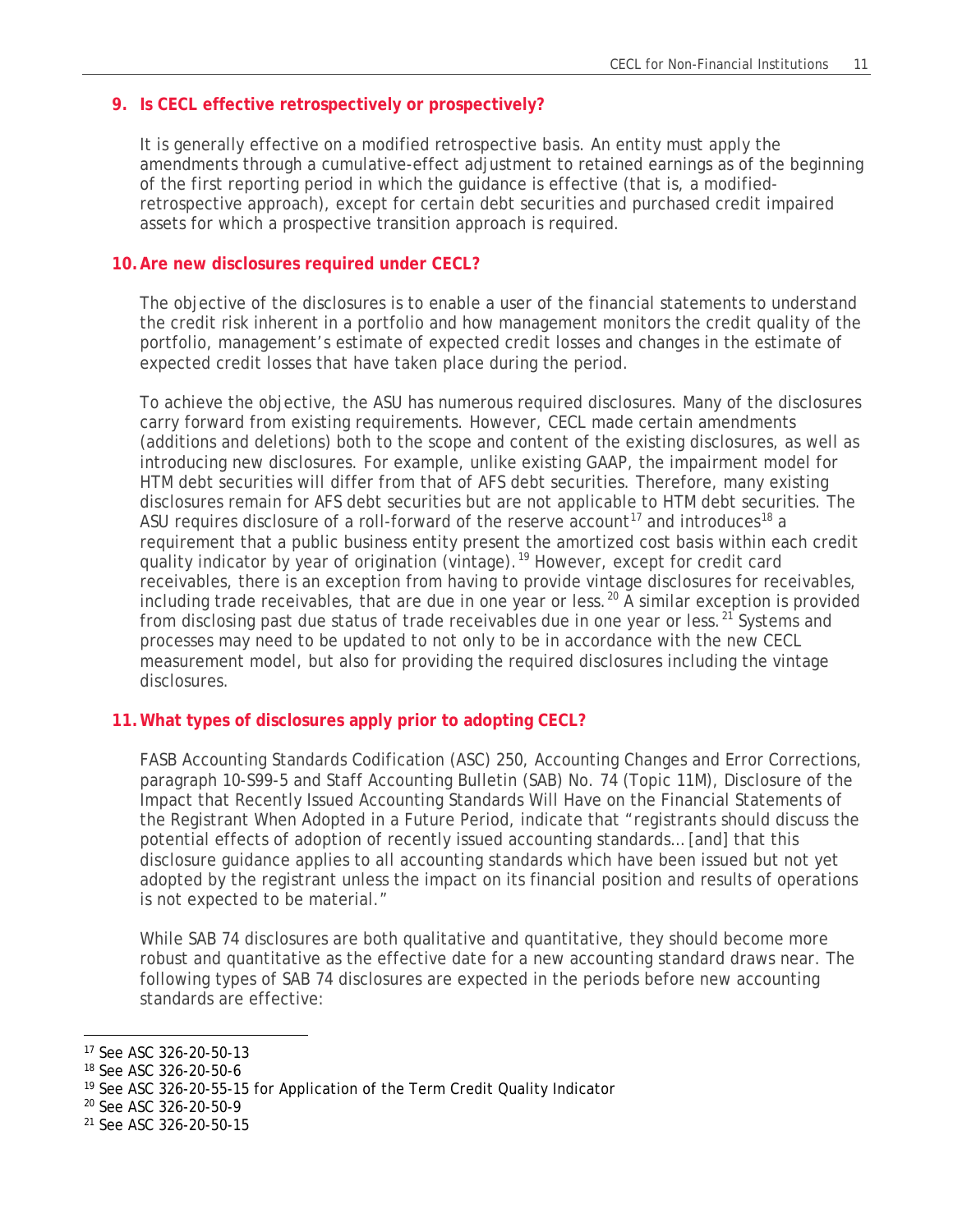- *A comparison of accounting policies*. Registrants should compare their current accounting policies to the expected accounting policies under the new accounting standard(s).
- *Status of implementation*. The status of the process should be disclosed, including significant implementation matters not yet addressed or if the process is lagging.
- *Consideration of the effect of new footnote disclosure requirements in addition to the effect on the balance sheet and income statement*. A new accounting standard may not be expected to materially affect the primary financial statements; however, it may require new significant disclosures that require significant judgments.
- *Disclosure of the quantitative impact of the new accounting standard if it can be reasonably estimated*.
- *Disclosure that the expected financial statement impact of the new accounting standard cannot be reasonably estimated*.
- *Qualitative disclosures*. When the expected financial statement impact is not yet known by the entity, a qualitative description of the effect of the new accounting standard on the entity's accounting policies should be disclosed.

# **12.Will adopting CECL impact an entity's internal control over financial reporting?**

Yes. Those responsible for overseeing the adoption should have proactive and routine conversations with members of senior management and the board of directors to ensure there is sufficient transparency of the adoption efforts and potential impact. Regardless of whether the entity is subject to the provisions of Sarbanes-Oxley, the new standard will impact the internal control environment. Taking a fresh look at the internal control environment is key and should be done early in the adoption process and throughout the various implementation phases.

For example, accumulation of data will be a key element in the credit loss process. Determining the relevance and reliability of the data being used in the forecasting process will be a key challenge for entities. Additionally, developing a forecast that is both reasonable and supportable may consider both publicly available information and involve subject matter experts which may be from internal or external third-party resources. The information used, and judgments made, by decision makers are to be supported by effective internal control structures. Internal controls will vary depending on how the information is derived. For third-party provided data, management may consider control activities to validate integrity, relevance and reliability. Understanding the source of the data and how the data will be used in developing the forecast will be critical to avoid placing inadvertent reliance.

We encourage those charged with oversight of CECL implementation to read the publication issued by the Financial Executives International's (FEI) Committee on Corporate Reporting (CCR) publication on *[Internal Control over Financial Reporting for the Current Expected](https://www.financialexecutives.org/Site-Wide/Files/2018/Committee/CCR/IFCR-Insights-CECL.aspx)  [Credit Loss \(CECL\) Standard](https://www.financialexecutives.org/Site-Wide/Files/2018/Committee/CCR/IFCR-Insights-CECL.aspx)* released in November 2018 as well as the Center for Audit Quality's (CAQ) publication related to (*[Preparing for the New Credit Losses Standard](https://www.thecaq.org/preparing-for-the-new-credit-losses-standard-a-tool-for-audit-committees/)*), which was published in May 2019 as a tool to be used by Audit Committees.